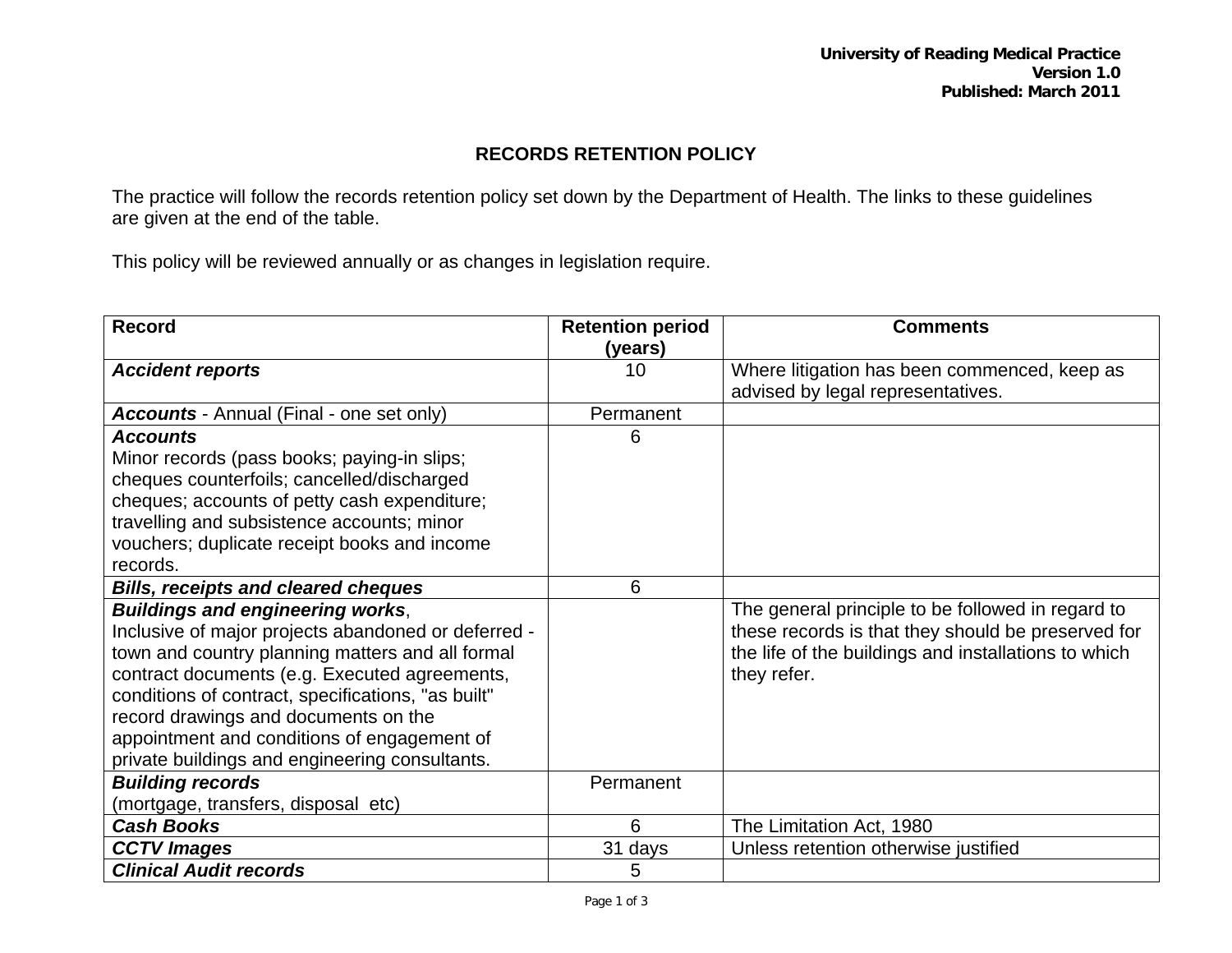| <b>Clinical System patient records</b>              | Permanent                                                                 | Retain indefinitely for the foreseeable future       |  |
|-----------------------------------------------------|---------------------------------------------------------------------------|------------------------------------------------------|--|
| <b>Complaints</b>                                   | 10                                                                        | Where litigations has been commenced, keep as        |  |
|                                                     |                                                                           | advised by legal representatives                     |  |
| <b>Computerised records</b>                         | The recommended minimum retention periods apply to both paper and         |                                                      |  |
|                                                     | computerised records, though extra care needs to be taken to prevent      |                                                      |  |
|                                                     | corruption or deterioration of the data. Re-recording / migration of data |                                                      |  |
|                                                     | will also need to be considered as equipment and                          |                                                      |  |
|                                                     | software become obsolete. For guidance, see the Public Record Office      |                                                      |  |
|                                                     | guidance, Management and Appraisal of Electronic Records (1998) -         |                                                      |  |
|                                                     | see link below                                                            |                                                      |  |
| <b>Contracts</b>                                    | 6                                                                         | The Limitation Act, 1980                             |  |
| <b>Death Certificates and death Records</b>         | $\overline{2}$                                                            |                                                      |  |
| Diaries (office)                                    | 1                                                                         |                                                      |  |
| <b>Employment Records - see Personnel files and</b> |                                                                           |                                                      |  |
| <b>Payroll records below</b>                        |                                                                           |                                                      |  |
| <b>Freedom of Information Act Requests</b>          | 3                                                                         |                                                      |  |
| <b>Fridge Temperature Records</b>                   | 1                                                                         |                                                      |  |
| <b>Funding data</b>                                 | 6                                                                         |                                                      |  |
| <b>Insurance certificates</b>                       | 40                                                                        |                                                      |  |
| <b>Job advertisements</b>                           | $\mathbf{1}$                                                              |                                                      |  |
| Job applications and descriptions                   | 3                                                                         |                                                      |  |
| (following termination of employment)               |                                                                           |                                                      |  |
| <b>Minutes of Meetings</b>                          |                                                                           |                                                      |  |
| <b>Out of Hours Records</b>                         | 3                                                                         | Where these are held as part of the clinical system  |  |
|                                                     |                                                                           | the longer period of retention relating to clinical  |  |
|                                                     |                                                                           | system records applies.                              |  |
| <b>Paper Patient Records</b>                        | 20                                                                        | 20 years after last recording. 10 years after death. |  |
|                                                     |                                                                           | For patients treated under the Mental Health Act     |  |
|                                                     |                                                                           | retain for 30 years after last recording.            |  |
|                                                     |                                                                           | NB when a patient changes practice the paper         |  |
|                                                     |                                                                           | notes are transferred to the new practice via the    |  |
|                                                     |                                                                           | NHS. The electronic records are however retained     |  |
|                                                     |                                                                           | for our records.                                     |  |